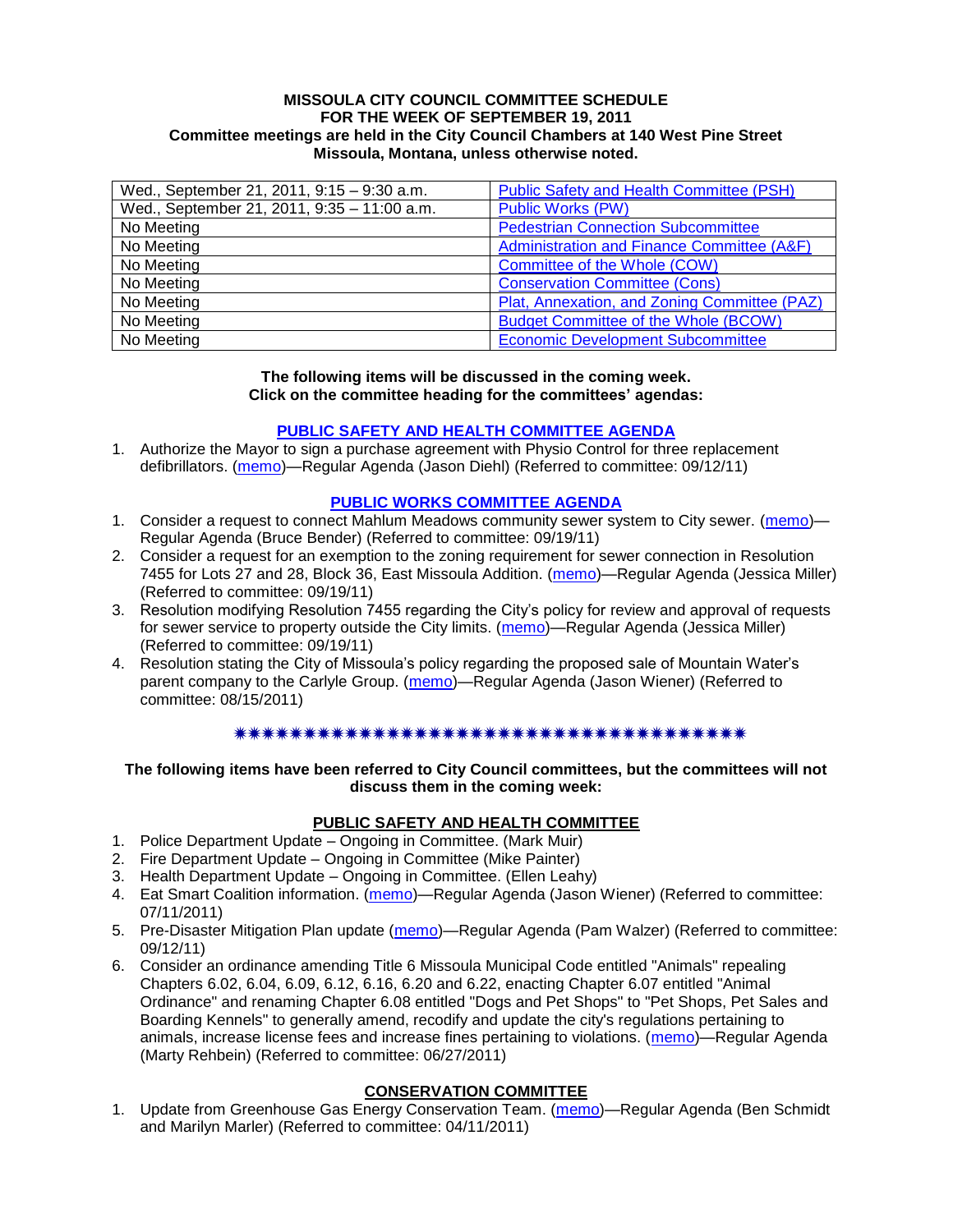- 2. Discuss the city's strategy to complete a boundary survey of Greenough Park. [\(memo\)](http://www.ci.missoula.mt.us/DocumentView.aspx?DID=5875)—Regular Agenda (Dave Strohmaier) (Referred to committee: 04/04/2011)
- 3. Award contract for design, procurement and installation of park pavilion and concrete pad in Maloney Ranch Park Project 11- 07MRP. [\(memo\)](http://www.ci.missoula.mt.us/DocumentView.aspx?DID=6859)—Regular Agenda (Alan White) (Referred to committee: 07/18/2011)
- 4. Approve and authorize the Mayor to sign the agreement with MRP for procurement and transfer of wood waste to support the Missoula Sawmill Site Wood Waste Reclamation Project, per the DNRC Wood Waste Grant awarded the City of Missoula. [\(memo\)](http://www.ci.missoula.mt.us/DocumentView.aspx?DID=6682)—Regular Agenda (Alan White) (Referred to committee: 06/27/2011)

# **PLAT, ANNEXATION & ZONING COMMITTEE**

- 1. Annexation. (see separate list at City Clerk's Office for pending annexations) (Ongoing in Committee)
- 2. Request to rezone the property legally described as Lot 3 of Scott Street Lots Subdivision, located in Section 16, T13N, R19W, P.M.M. form D (Industrial) to I-1 (Light Industrial), based on the finding of fact and conclusions of law. (PAZ [05/21/08\)](ftp://ftp.ci.missoula.mt.us/Packets/Council/2008/2008-06-02/080521paz.pdf) (Returned from Council floor: 6/2/08)
- 3. Ongoing discussion of City planning issues with members of the Planning Board.—Regular Agenda (Bob Jaffe) (Referred to committee: 3/20/06)
- 4. Resolution repealing resolution No. 7404 and declaring the annexation of Lots 53 and 54 Dinsmore's Orchard Homes No. 5 null and void. [\(memo\)](http://www.ci.missoula.mt.us/DocumentView.aspx?DID=5349)—Regular Agenda (Jessica Miller) (Referred to committee: 01/10/2011)
- 5. Conditional use request for property located at the 1100 block of East Broadway for mini-storage facility owned by Montana Rail Link. [\(memo\)](http://www.ci.missoula.mt.us/DocumentView.aspx?DID=7067)—Regular Agenda (Aaron Wilson and Janet Rhoades) (Referred to committee: 08/15/2011)
- 6. Discuss clarifications to the regulations for non-conforming uses and structures in Title 20, Missoula City Zoning Ordinance, especially pertaining to 20.80.040 Nonconforming Uses, 20.110.050 C3 Exceptions to Side Setbacks, and 20.80.030 Nonconforming Structures. [\(memo\)](http://www.ci.missoula.mt.us/DocumentView.aspx?DID=7140)—Regular Agenda (Tom Zavitz) (Referred to committee: 08/22/11)

# **ADMINISTRATION AND FINANCE COMMITTEE**

- 1. Approve claims. (Ongoing) (Consent Agenda)
- 2. Approve journal vouchers. (Ongoing) (Consent Agenda)
- 3. Approve budget transfers. (Ongoing) (Consent Agenda)
- 4. An ordinance amending the municipal code as it relates to bike licensing. [\(A&F\)](ftp://ftp.ci.missoula.mt.us/Packets/Council/2008/2008-12-15/081210af.pdf) (Returned from council floor: 12/15/08) (Tabled 8/3/2011)
- 5. Amend Council rules to change the Council's regular meeting schedule to two meetings per month [\(memo\)](http://www.ci.missoula.mt.us/DocumentView.aspx?DID=4027).—Regular Agenda (Marty Rehbein) (Referred to committee: 06/07/10)
- 6. Discuss the disposition of surplus city land. [\(memo\)](http://www.ci.missoula.mt.us/DocumentView.aspx?DID=4862)—Regular Agenda (John Newman) (Referred to committee: 10/25/10)
- 7. Discuss outstanding third-party contracts. [\(memo\)](http://www.ci.missoula.mt.us/DocumentView.aspx?DID=4956)—Regular Agenda (Lyn Hellegaard) (Referred to committee: 11/08/10)
- 8. Review the city's current policy for charging the public for various city-produced documents [\(memo\)](http://www.ci.missoula.mt.us/DocumentView.aspx?DID=5143) Regular Agenda (Dave Strohmaier) (Referred to committee: 12/06/10)
- 9. Review Missoula's insurance experience, particularly work comp; propose improvements if warranted. [\(memo\)](http://www.ci.missoula.mt.us/DocumentView.aspx?DID=6381)—Regular Agenda (Ed Childers) (Referred to committee: 05/09/2011)

# **PUBLIC WORKS COMMITTEE**

- 1. Consider the sizes of grease interceptors for the restaurant industry [\(memo\)](ftp://ftp.ci.missoula.mt.us/Packets/Council/2008/2008-04-21/Referrals/Industrial_waste_restaurants.pdf).—Regular Agenda (Stacy Rye and Bob Jaffe) (Referred to committee: 04/21/08)
- 2. Review infrastructure conditions at the locations of serious and fatal traffic accidents: 2007-2009 [\(memo\)](http://www.ci.missoula.mt.us/DocumentView.aspx?DID=3031).—Regular Agenda (Jason Wiener) (Referred to committee: 01/25/10)
- 3. T4 America partner support [\(memo\)](http://www.ci.missoula.mt.us/DocumentView.aspx?DID=4452) Regular Agenda (Stacy Rye) (Referred to committee: 08/16/10)
- 4. Resolution to change the speed limit on Reserve Street between Brooks and 39<sup>th</sup> Street. [\(memo\)](http://www.ci.missoula.mt.us/DocumentView.aspx?DID=5418) Regular Agenda (Wayne Gravatt) (Referred to committee: 01/24/2011)
- 5. Approve the agreement for consultant services with Eli & Associates, Inc. on Project 10-034 England Boulevard right turn lane improvements. [\(memo\)](http://www.ci.missoula.mt.us/DocumentView.aspx?DID=6419) - Regular Agenda (Kevin Slovarp) (Referred to committee 05/16/2011)
- 6. Infrastructure condition inventory and maintenance requirements. [\(memo\)](http://www.ci.missoula.mt.us/DocumentView.aspx?DID=6751)—Regular Agenda (Ed Childers) (Referred to committee: 07/11/2011)